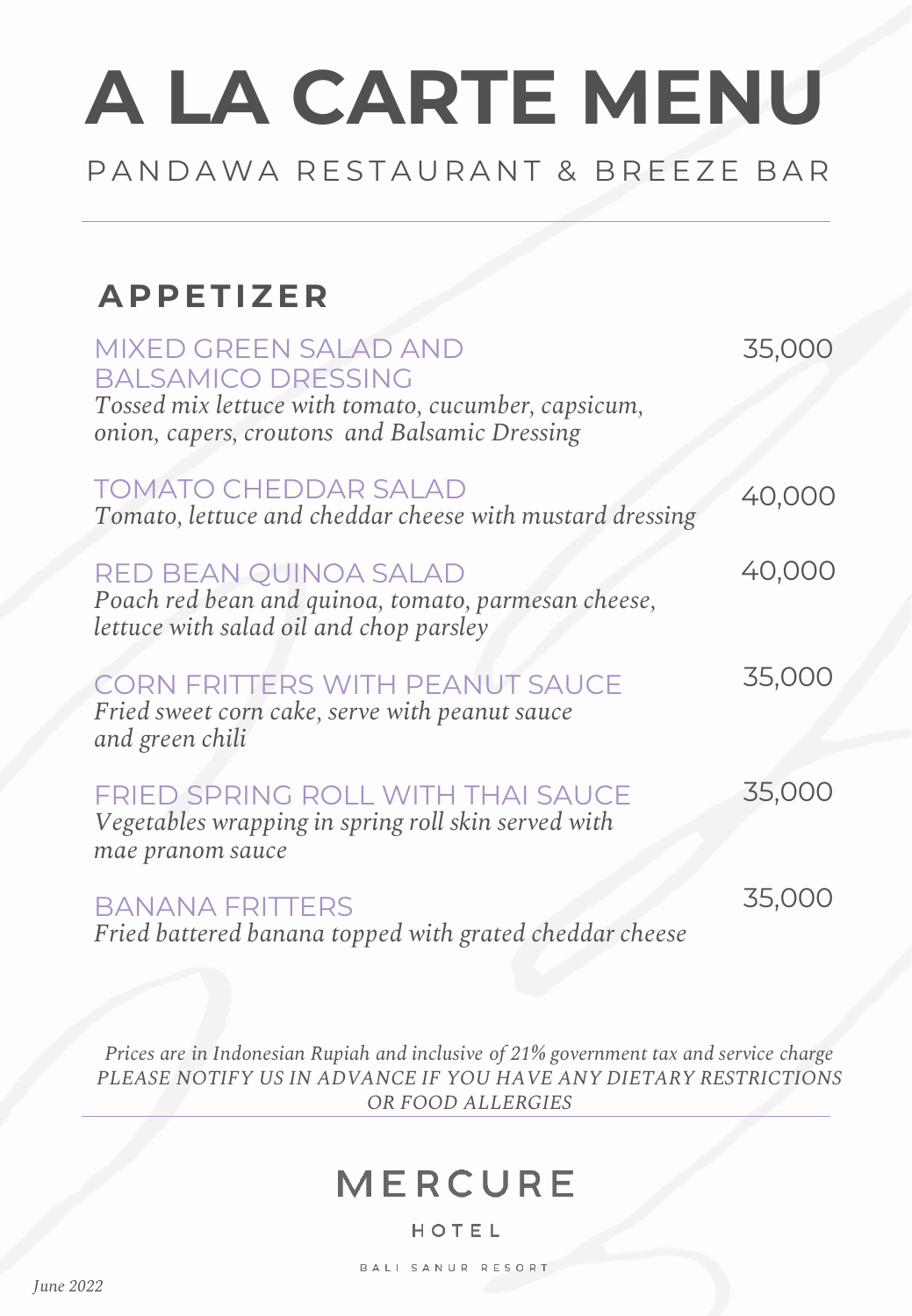## PAN DAWA RESTAURANT & BREEZE BAR

| <b>FRENCH FRIES WITH CHILI SAUCE</b><br>Straight cut fried potato and chili sauce                                                               | 38,000 |
|-------------------------------------------------------------------------------------------------------------------------------------------------|--------|
| <b>BARBECUE CHICKEN SAUSAGE</b><br>Pan seared chicken sauce serve with smokey<br>barbeque sauce                                                 | 38,000 |
| <b>CHICKEN POPCORN WITH SPICY</b><br><b>MAYO DIP</b><br>Deep fried crispy cube of boneless chicken with spicy<br>mayonnaise                     | 38,000 |
| <b>CRISPY FISH MAYO SANDWHICH WITH</b><br><b>POTATO CHIPS</b><br>Sandwich filled with crispy battered dory fish,<br>mayonnaise and potato chips | 38,000 |
| <b>SATE LILIT SAMBAL MATAH</b><br>Grilled minced marinated chicken bamboo skewer<br>serve with Balinese sambal matah                            | 38,000 |
| <b>CRISPY POTATO WEDGES</b><br>Serve with chili sauce                                                                                           | 45,000 |

*Prices are in Indonesian Rupiah and inclusive of 21% government tax and service charge PLEASE NOTIFY US IN ADVANCE IF YOU HAVE ANY DIETARY RESTRICTIONS OR FOOD ALLERGIES* 

## **MERCURE**

#### HOTEL

BALI SANUR RESORT

*June 2022*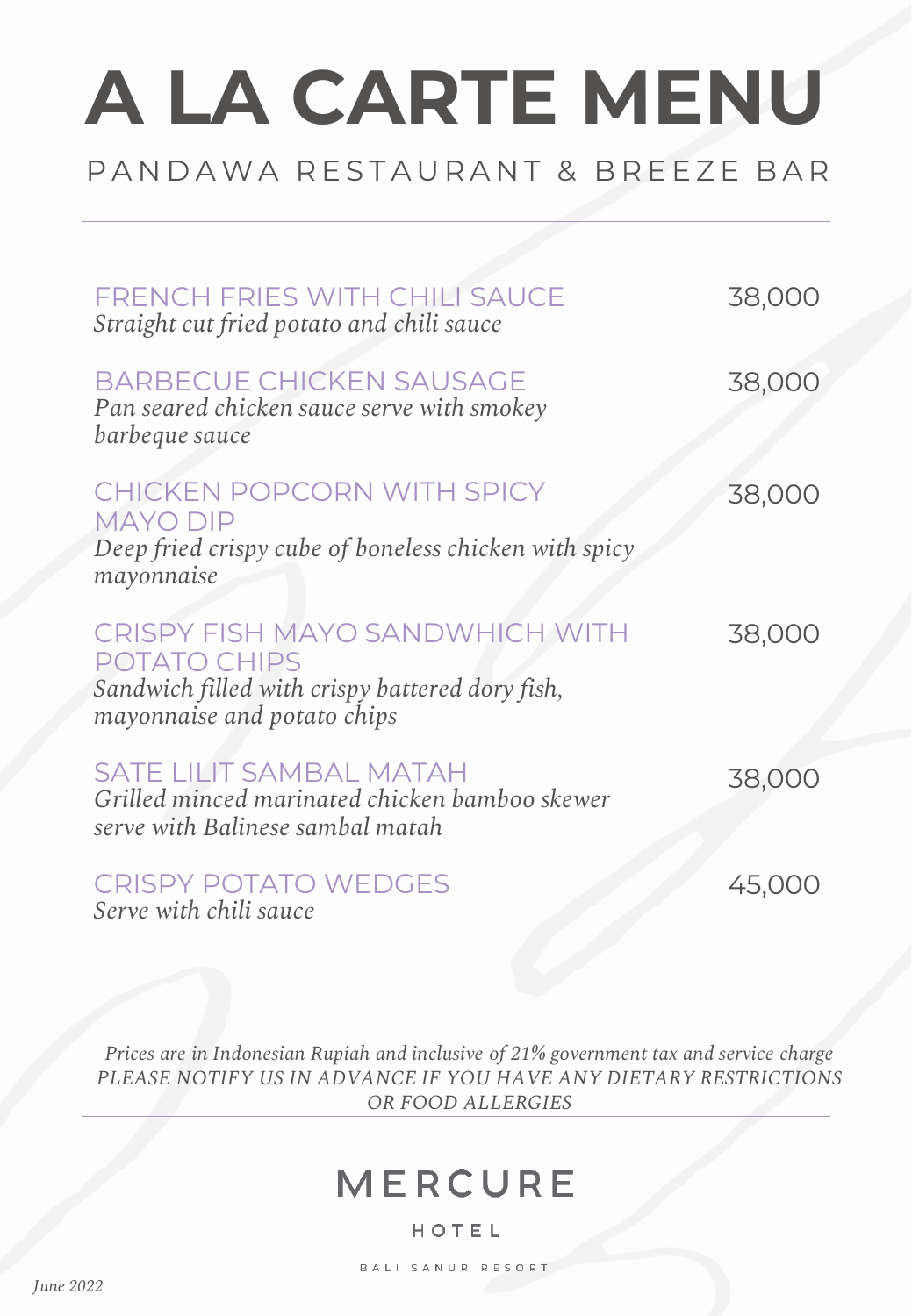### PAN DAWA RESTAURANT & BREEZE BAR

## **MAIN COURSE**

| MIE AYAM SANUR<br>Boiled egg noodle topped with minced chicken soy sauce,<br>crispy wonton skin, pickles                                                                 | 35,000 |
|--------------------------------------------------------------------------------------------------------------------------------------------------------------------------|--------|
| MIE TEK-TEK<br>Fried egg noodles with vegetables, eggs, shredded chicken<br>spicy sweet soy sauce serve with shrimp crackers & pickles                                   | 45,000 |
| <b>AYAM GORENG KREMES</b><br>Fried chicken, plecing kangkung, bean curd and bean<br>cake, shrimp crackers, sambal terasi                                                 | 45,000 |
| <b>SPECIAL FRIED BEHOON</b><br>Fried Rice Noodles with vegetables, eggs, shredded<br>chicken and spicy sweet soy sauce serve with shrimp<br>crackers and pickles         | 58,000 |
| <b>PASTA NAPOLITAN or BOLOGNAISE</b><br>(SPAGHETTI OR PENNE)<br>Serve with parmesan cheese and garlic bread                                                              | 58,000 |
| <b>BEEF BURGER</b><br>Grilled beef patty, cheese, sautéed mushroom, fried egg,<br>lettuce, gherkin, tomato, onion, serve with choice of<br>french fries or potato wedges | 70,000 |

*Prices are in Indonesian Rupiah and inclusive of 21% government tax and service charge PLEASE NOTIFY US IN ADVANCE IF YOU HAVE ANY DIETARY RESTRICTIONS OR FOOD ALLERGIES* 

## **MERCURE**

#### HOTEL

BALI SANUR RESORT